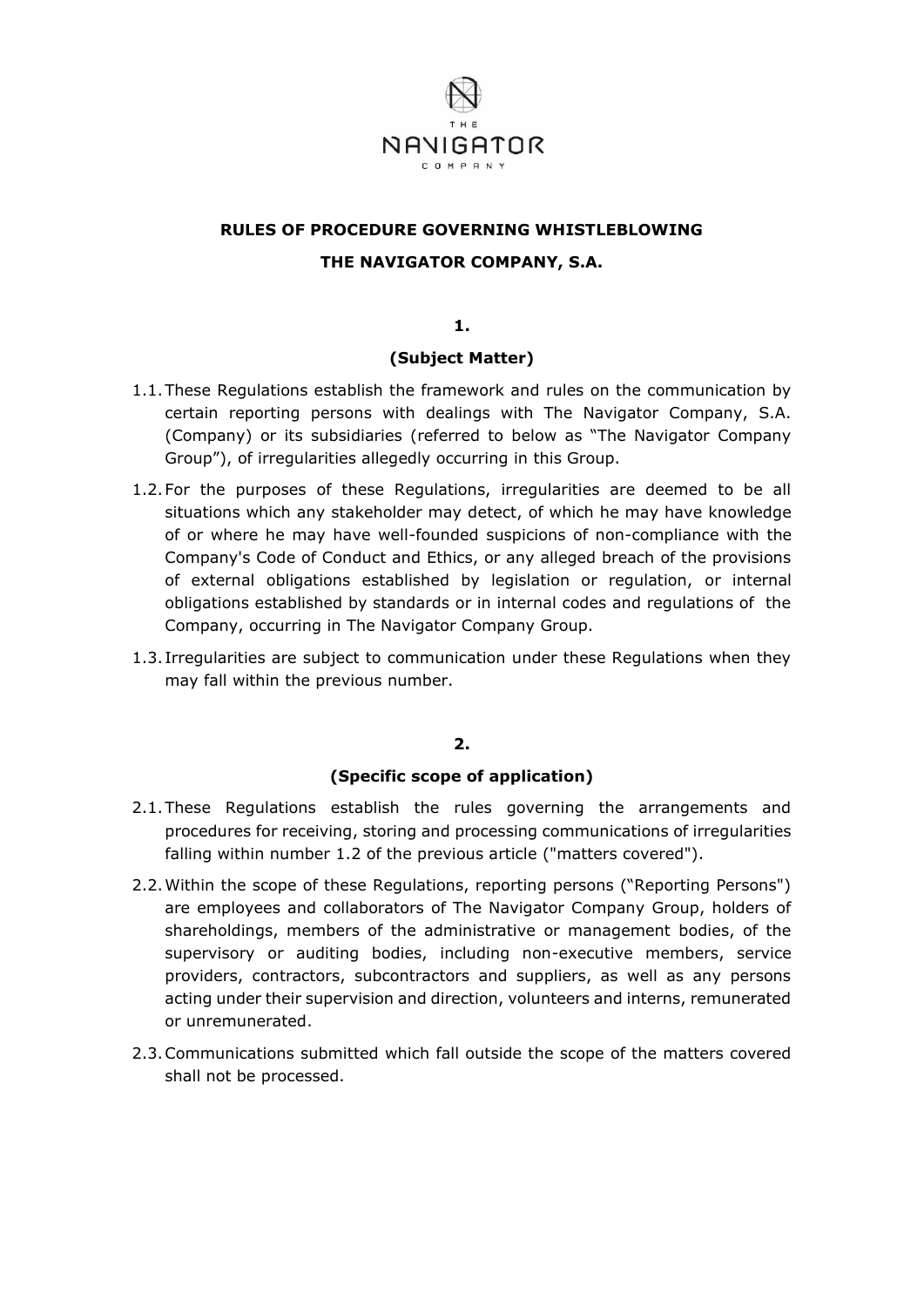

#### **3.**

## **(Channels for communication)**

- 3.1.These Regulations contain rules on the voluntary communication of irregularities, and the system for receiving, processing and treating such communications is made through the following channel provided by an external Services Provider for this purpose: https://eu.deloittehalo.com/whistleblower/website/navigator.
- 3.2.The report shall be made through the whistleblowing channel provided by an external entity independent of Navigator, which will receive, screen and preliminarily analyse the reports.
- 3.3 The communication may contain the identification of the Reporting Person and their e-mail address, whereby anonymous information will only be accepted and processed on an exceptional basis, or be totally anonymous if that intention is expressed.
- 3.4. In accordance with Article 4, the Company reserves the right to refuse to process communications, the content of which falls outside the scope of the matters covered in these Regulations or which fail to describe the facts constituting the alleged irregularity, selecting only those which present sufficient grounds for an investigation and which concern the subject matter of these Regulations, excluding malicious reports.
- 3.5.The Reporting Person shall be notified in accordance with the following time limits:
	- (a) 7 days from the date of receipt of the complaint, on the receipt of the complaint and on the requirements, competent authorities and form of admissibility of the external complaint, if applicable; and
	- b) Within 3 months from the date of receipt of the complaint, on the measures planned or taken to act on the complaint and the reasons therefor.

## **4.**

## **(Processing of communications)**

- 4.1.When a communication is received, a process of investigation is always initiated, except when the communication is manifestly groundless.
- 4.2.Communications are forwarded internally to a Reporting Commission comprising the Director of the Legal, Compliance and Public Affairs Division (DLC), the Risk Management Division (DGR) and the Head of Compliance.
- 4.3.This Commission shall:
	- a) Determine whether the communication of irregularity is supported by the minimum level of grounds required to initiate an investigation. If it is decided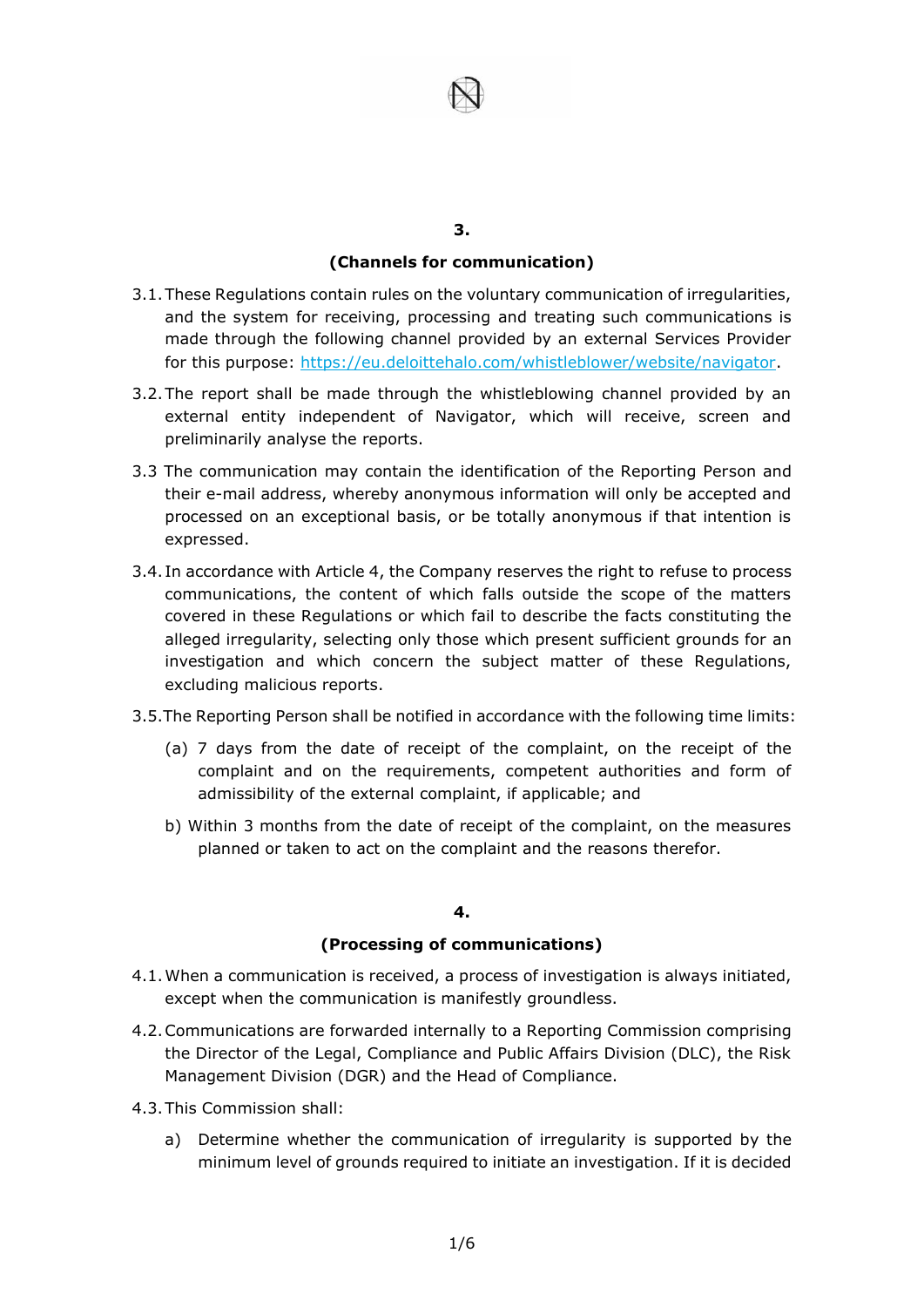

not to proceed with such an investigation, such decision shall be validated by the Chief Executive Officer, or by the Audit Board, if the irregularity communicated concerns the former, and this decision shall be filed with the case documents.

- b) Determine whether to involve other departments which may have an interest in the investigation process or which may be able to contribute to it.
- 4.4. In accordance with these Regulations, communications of irregularities shall be treated as confidential information, in particular by the departments which may be involved in the investigation process and by the supporting personnel in charge of managing and operating the procedures for receipt, storage and processing of communications of irregularities.
- 4.5.The team set up for the purposes of the investigation process shall make appropriate arrangements to protect the information and data contained in the communications and their records, and take the steps needed to confirm, at an initial stage, whether sufficient grounds exist for conducting an investigation.
- 4.6. In the event of a conflict of interests relating to the irregularity allegedly committed by a member of the divisions mentioned in paragraph 4.2 of this article, a copy of the communication shall also be forwarded to the Chairman of the Board of Directors.
- 4.7.The Audit Board shall be informed of all communications received and, whenever they involve a member of the Board of Directors or Audit Board, the Ethics Committee shall likewise be informed thereof.

## **5.**

## **(Investigation procedure)**

- 5.1.The Reporting Commission shall investigate all the facts required for assessing the alleged irregularity, and the investigation procedure shall be conducted by such Commission and supported by other members of Company staff, whenever this proves necessary; external auditors or other experts may also be commissioned to provide assistance in the investigation.
- 5.2.The investigation procedure shall end with the closure or with a proposal for the application of measures appropriate to the irregularity in question. At the conclusion of the enquiry process a report shall be produced containing the conclusions and:
	- a) measures required to correct the irregularity and, if applicable, the respective disciplinary sanction;
	- b) indication of the non-adoption of any measures, with the reasons for non-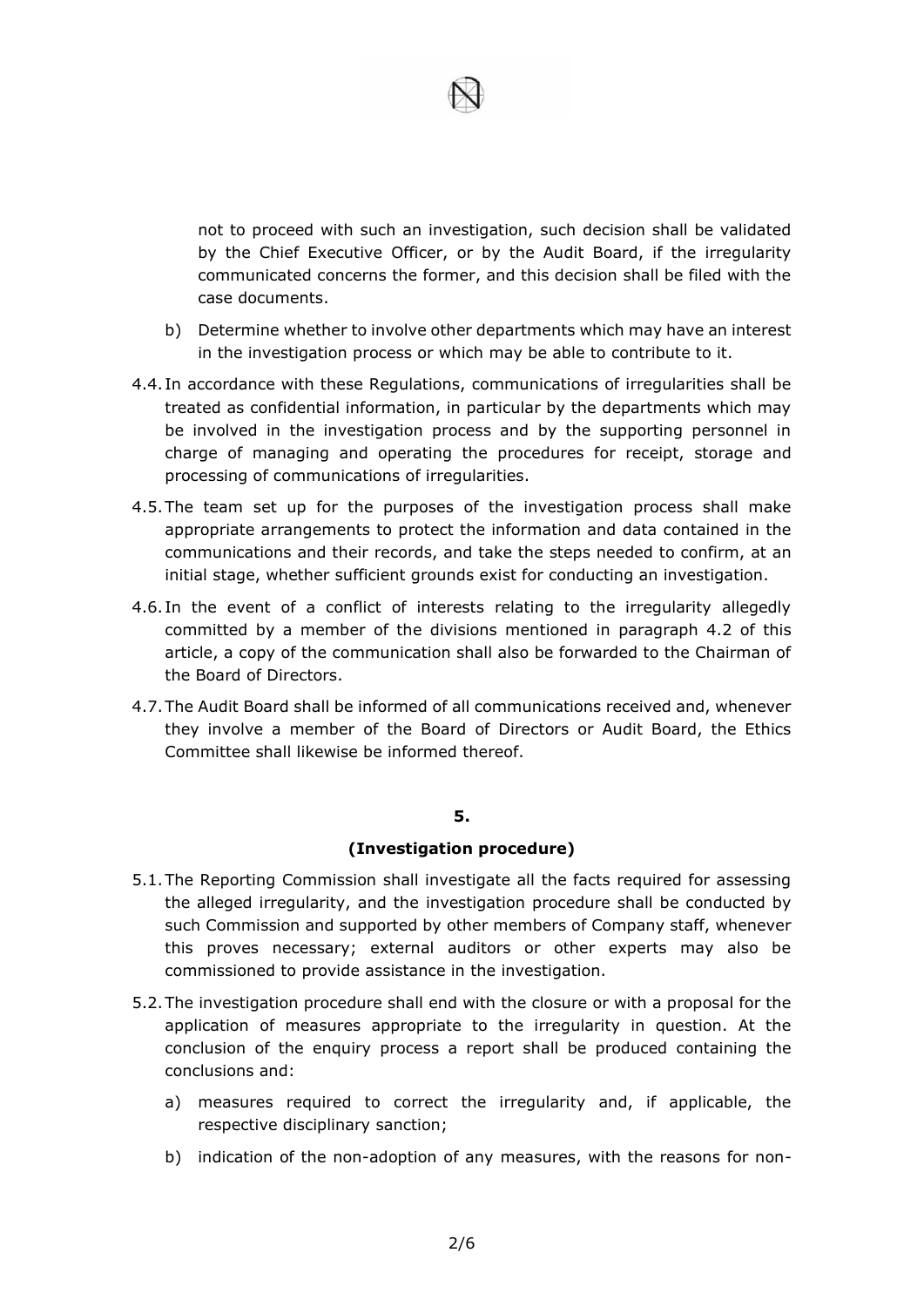

implementation duly justified;

- c) communication to external entities, whenever justified.
- 5.3 The action proposal referred to in number 5.2 and the report referred to in the previous number shall be addressed to:
	- a) the Executive Committee and the Supervisory Board; or
	- b) the Board of Directors and the Supervisory Board, when the object of the complaint exceeds the powers delegated to the Executive Committee; or
	- c) to the Company's Ethics Committee, if the complaint involves a member of the governing bodies.

# **6.**

## **(Confidentiality)**

- 6.1.All communications of irregularities shall be treated as confidential information, in accordance with these Regulations.
- 6.2.As a result of its confidentiality, all Collaborators with access to information in investigation proceedings must keep their confidentiality, even internally, within The Navigator Company Group.

# **7.**

# **(Non retaliation)**

- 7.1.The communication of an irregularity may not result, in any respect, in any detrimental or damaging treatment, retaliation, harassment, summons or discrimination of the employee making the communication, by the Company or other Employees, and the Company shall take measures to ensure that that shall not occur.
- 7.2.All reports must be made in good faith and with reasonable grounds.
- 7.3.Breach of the prohibition set out in paragraph 7.1. shall determine the opening of disciplinary proceedings against the author of the relevant conduct.

## **8.**

#### **Data Protection**

8.1. Information communicated under these Regulations shall only be used for the purposes set out herein, with the following legal grounds: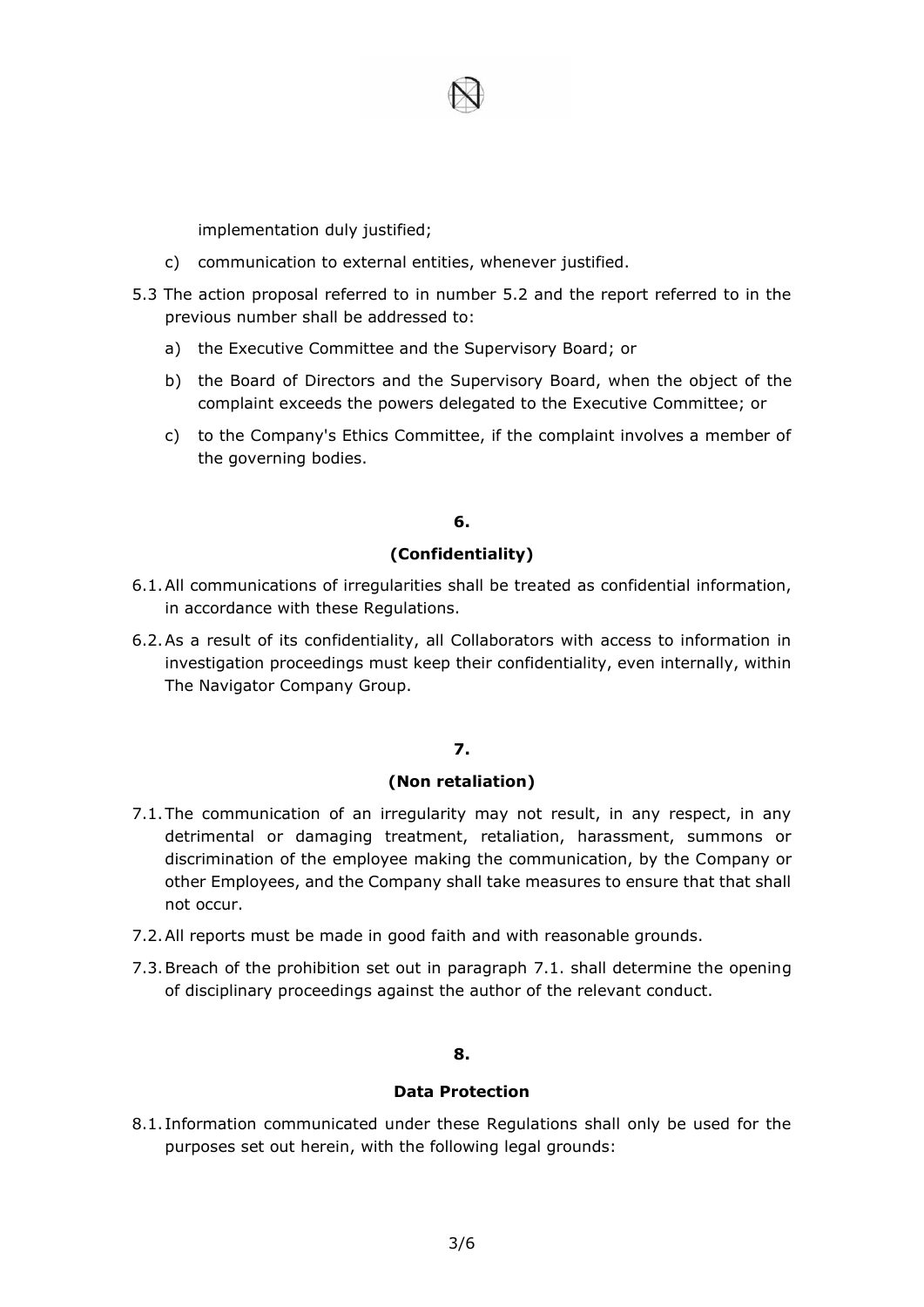- a) Compliance with legal obligations imposed on The Navigator Company Group, namely as regards the mandatory implementation of a whistleblowing channel, set out in Law 93/2021;
- b) Pursuit of the Navigator Company Group's legitimate interests, namely knowledge and prevention of irregularities occurring within The Navigator Company Group;
- c) Consent from the author of the communication who chooses to identify himself/herself to the whistleblowing channel.
- 8.2.Security of information provided in respect of alleged irregularities and registration thereof shall be guaranteed by internal rules of the Company, in accordance with applicable legislation governing personal data protection and information security.
- 8.3.The author of the report and the person identified in it have the right of access to the personal data concerning him or her and to obtain its rectification or erasure where it is incorrect, incomplete or misleading.
- 8.4. In the case of the person identified in the report, the previous number shall not apply if and to the extent that the exercise of that right may collide with other rights that should prevail and information on the author of the report may never be provided.
- 8.5.The right to access, rectification and erasure of personal data in accordance with this Article shall be made by written statement addressed to [dpo@thenavigatorcompany.co](mailto:dpo@thenavigatorcompany.co)m, except where the purpose of the data treatment is to establish the truthfulness of the suspicion of the commission of a criminal offense; in that case the right of access of the reported data subject shall be exercised through the Portuguese National Commission for Data Protection (CNPD).
- 8.6. In accordance with rules governing the personal data protection, data subjects may file a complaint with the CNPD concerning the treatment of personal data concerning him or her.
- 8.7.The personal data mentioned in the communications and in the investigation processes and subsequent conclusions will be kept in a way that allows their complete reproduction for the time necessary to fulfil legal obligations, after which they may be anonymized.

#### **9.**

## **(Distribution and monitoring)**

9.1.The Board of Directors shall promote the distribution of these Regulations to its addressees and, in particular, within the Navigator Company Group, to its